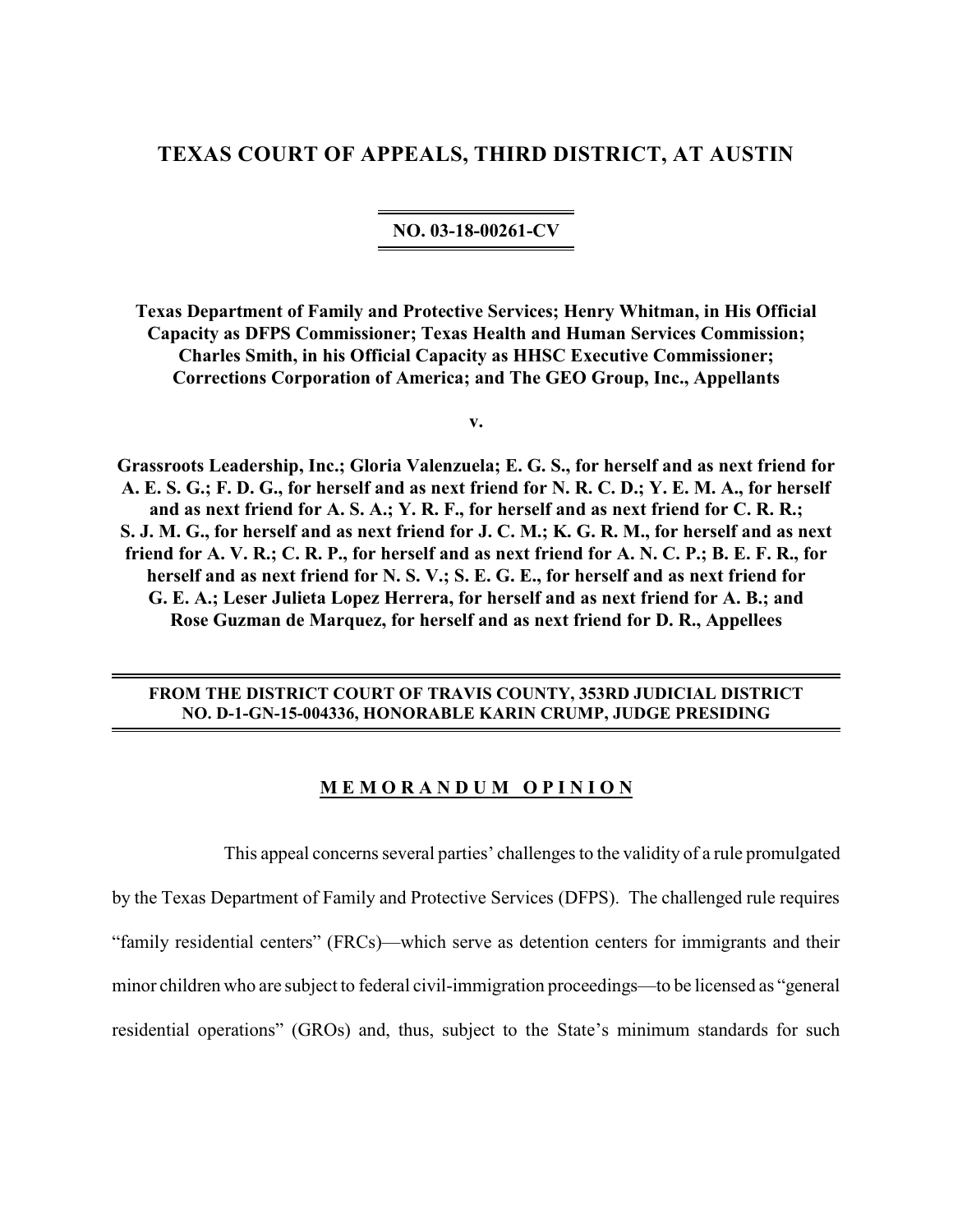facilities.<sup>1</sup> As they did below in a plea to the jurisdiction, appellants DFPS and its Commissioner and the Texas Health and Human Services Commission (HHSC) and its Executive Commissioner contend that the trial court should not have reached the merits of the rule challenge because each plaintiff below lacked standing to confer jurisdiction on the trial court. We agree with appellants and, for the following reasons, reverse the trial court's judgment and render judgment granting appellants' plea to the jurisdiction and dismissing appellees' rule-challenge claims with prejudice.

# **BACKGROUND<sup>2</sup>**

In 1985 a class of plaintiffs initiated a lawsuit against U.S. Immigration and Customs Enforcement (ICE) and other defendants in the District Court of Central California; many years later, the parties entered into a court-approved settlement of the lawsuit (the "*Flores* Settlement Agreement"). *See Flores v. Lynch*, 828 F.3d 898, 901–03 (9th Cir. 2016). The *Flores* Settlement Agreement "set<sup>[]</sup> out nationwide policy for the detention, release, and treatment of minors in the custody of [ICE]." *Id.* at 901. Underthe *Flores* Settlement Agreement, unless detention is necessary

<sup>&</sup>lt;sup>1</sup> The Providers sued the Texas Department of Family and Protective Services (DFPS) and its Commissioner, HenryWhitman, because DFPS was at the time the agency that handled licensing of child-care facilities. Effective September 1, 2017, appellant Texas Health and Human Services Commission (HHSC) assumed responsibility for child-care licensing as a result of legislation directing that DFPS become a stand-alone agency that is separate from HHSC and will regulate child-care operations only to the extent of investigating child abuse, neglect, and exploitation. *See* Act of May 22, 2017, 85th Leg., R.S., ch. 316, §§ 22, 24, 38, 2017 Tex. Gen. Laws 601, 607, 612. In accordance with this transfer of responsibility, the relevant rules have been transferred to Title 26 of the Texas Administrative Code. *See* 43 Tex. Reg. 909 (2018) (announcing transfer of rules that contain minimum standards for child-care operations from DFPS to HHSC); *see also, e.g.*, 26 Tex. Admin. Code § 748.7 (2018) (Health & Human Servs. Comm'n, How are these regulations applied to family residential centers?).

<sup>&</sup>lt;sup>2</sup> The facts in this section are derived from recitations in the trial court's Amended Final Judgment.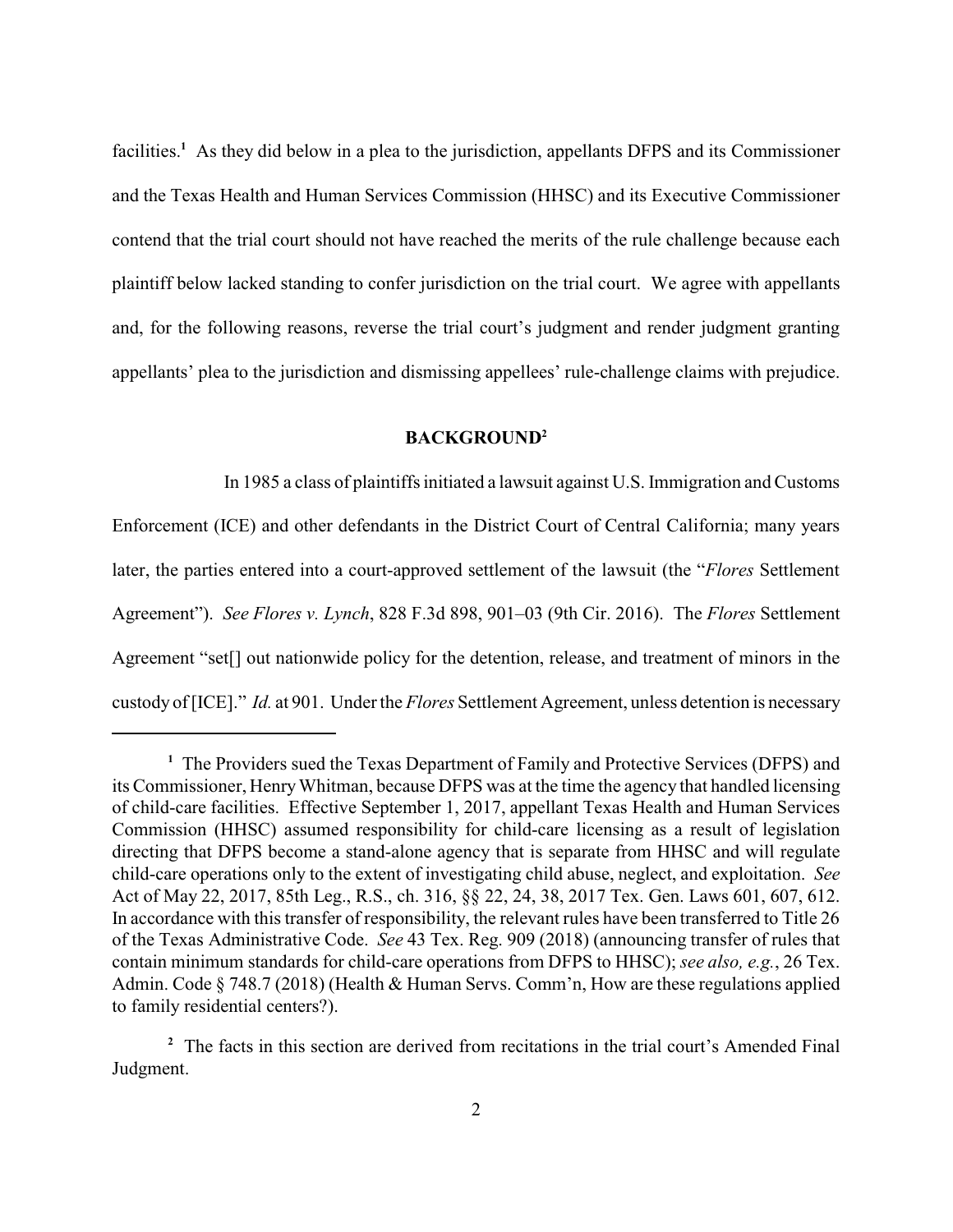to secure a minor's appearance in court or to ensure safety, ICE must promptly release the minor to an adult family member or other suitable individual or entity. *Id.* at 902–03. Also, ICE must temporarily place all unreleased minors in an unsecure and "licensed program"—i.e., a facility that is "licensed by an appropriate State agency to provide residential, group, or foster care services for dependent children." *Id.* at 903.

In response to increased numbers of Central Americans arriving at the U.S.-Mexico border during the summer of 2014, and to deter further arrivals, ICE adopted a policy of detaining all female-headed immigrant families. *Flores v. Johnson*, 212 F. Supp. 3d 864, 869 (C.D. Cal. 2015), *aff'd in part, rev'd in part and remanded sub nom. Flores v. Lynch*, 828 F.3d 898 (9th Cir. 2016). Detention under ICE's new policy would last for the duration of the deportation proceedings that determine if the mothers and children are entitled to remain in the United States. *Id.* Notwithstanding the *Flores* Settlement Agreement, ICE's new policy provided that the immigrants would be detained in secure, unlicensed facilities. *Id.* In federal court, the new ICE policy was held to violate the *Flores* Settlement Agreement. *See id.* at 879 ("Defendants cannot be in substantial compliance with the Agreement because the facilities are secure and non-licensed."), *aff'd in relevant part*, 828 F.3d at 908–10.

ICE opened three new family detention facilities, two in south Texas—known as "Dilley" and "Karnes" due to their locations—and one in New Mexico, which was closed shortly thereafter. *Flores*, 828 F.3d at 904. This lawsuit concerns the Dilley and Karnes facilities, which are operated by private prison companies under contract with ICE. Appellant Corrections Corporation of America (currently known as CoreCivic) operates the Dilley facility; appellant GEO Group, Inc.,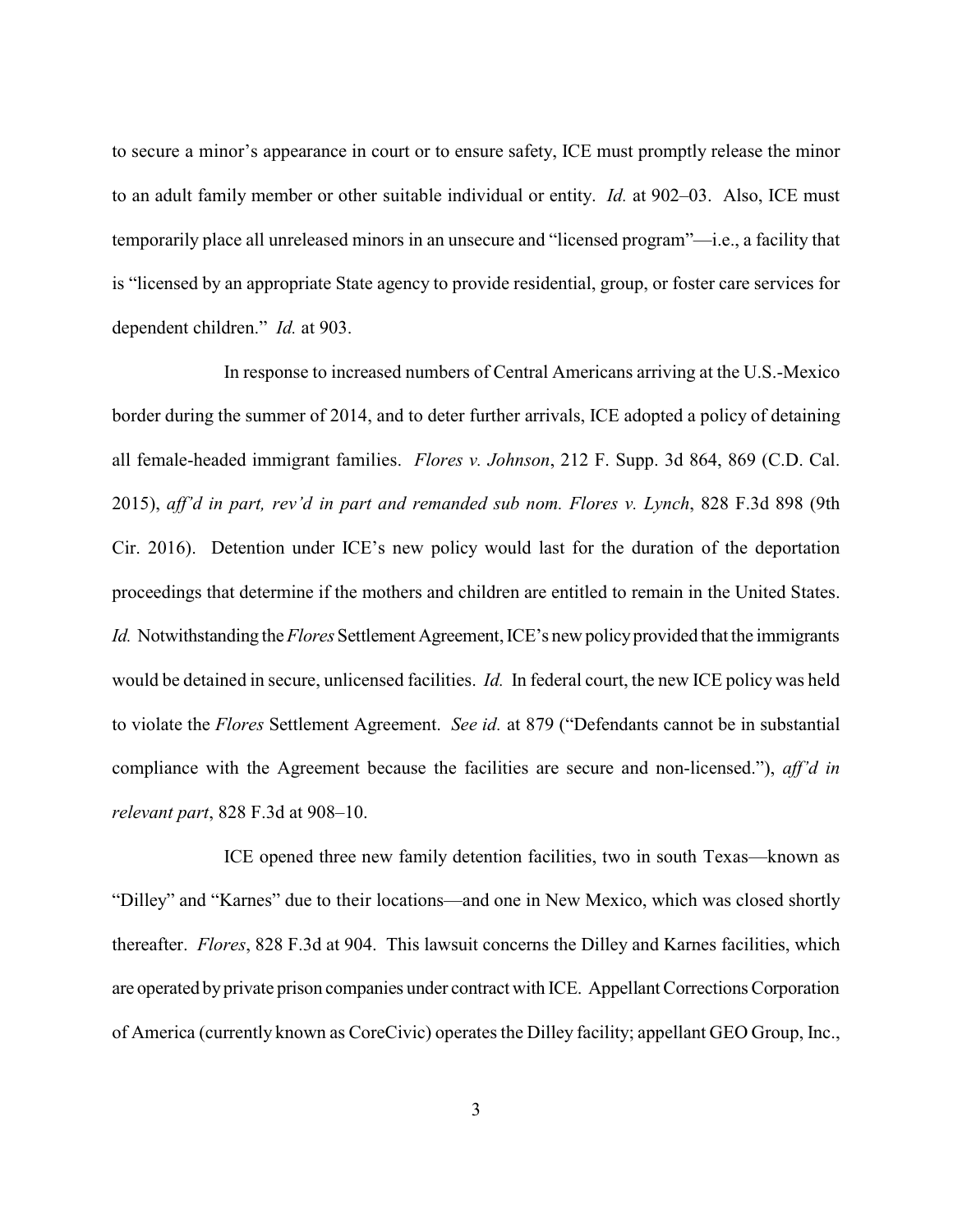operates the Karnes facility. The Karnes and Dilley facilities began detaining immigrant women and children in 2014.

DFPS did not attempt to regulate FRCs in Texas until it adopted an emergency rule on September 2, 2015. Before that time, DFPS had historically and consistently acknowledged that it lacked authority to license FRCs and declined to do so based upon that lack of authority. Shortly after the emergency rule was adopted, Grassroots Leadership initiated this lawsuit to challenge the emergency rule. The trial court issued a temporary injunction prohibiting DFPS from implementing the emergency rule but expressly permitting it to proceed through the traditional rulemaking procedures outlined in the Texas Government Code. *See*Tex. Gov't Code §§ 2001.023–.029. DFPS followed the procedures for rulemaking and subsequently adopted Rule 748.7 (referred to by the parties and in the trial court's judgment as the "FRC Rule"). *See* 26 Tex. Admin. Code § 748.7 (2018) (Health & Human Servs. Comm'n, How are these regulations applied to family residential centers?) (formerly codified at 40 Tex. Admin. Code § 748.7).

GrassrootsLeadership amended its petition several times while the causewas pending below, adding additional plaintiffs: Gloria Valenzuela, who operates a day-care facility in El Paso, and several detainees, on behalf of themselves and their minor children. CoreCivic and GEO Group intervened as defendants. Appellees' live petition asserts the following causes of action against appellants: (1) a challenge to the FRC Rule as allegedly exceeding DFPS's statutory authority in contravention of the Human Resources Code, *see* Tex. Gov't Code § 2001.038; (2) a request for declaratory relief under the Uniform Declaratory Judgments Act (UDJA), *see* Tex. Civ. Prac. &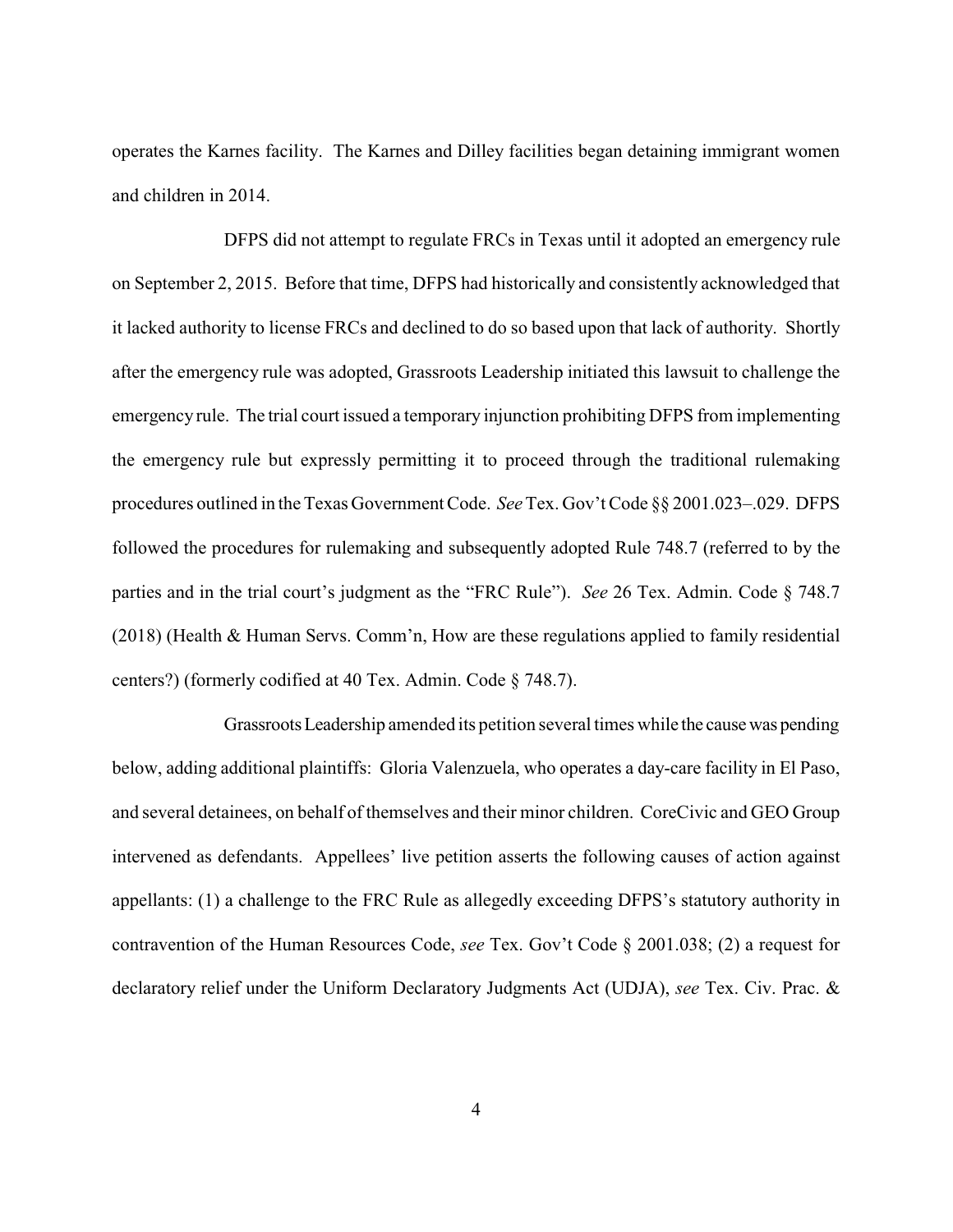Rem. Code §§ 37.001–.011; and (3) and a claim that DFPS's attempts to issue licenses to Karnes and Dilley constitute ultra vires acts.**<sup>3</sup>**

Appellees' live petition outlines their primary contentions for challenging the validity of the FRC Rule: the rule exceeds DFPS's statutory authority; DFPS did not provide a reasoned justification, *see* Tex. Gov't Code 2001.033(a)(1); the rule's provisions prolong the detention of minors; the rule allows for the detention of minors in violation of Family Code section 54.011(f), *see* Tex. Fam. Code § 54.011(f) ("[A] nonoffender, including a person who has been taken into custody and is being held solely for deportation out of the United States, may not be detained for any period of time in a secure detention facility . . . ."); and the rule "authoriz[es] conditions of detention for mothers and children . . . by permitting exceptions to minimum child safety standards established by DFPS itself . . . that increase their risk of physical harm and fear for their physical safety." Plaintiffs below sought a declaration invalidating the rule and declaring that DFPS has no authority to issue licenses to Dilley and Karnes.

Appellants filed pleas to the jurisdiction claiming that appellees lack standing to assert their claims. In its Final Amended Judgment, the trial court denied the pleas to the jurisdiction as to appellees' rule challenge and declared the FRC Rule invalid because it "contravenes" Human Resources Code section 42.002(4) and "runs counter to the general objectives of the [] Human

Only the appellees' rule challenge is before us on appeal, as the trial court dismissed **<sup>3</sup>** appellees' UDJA claim when granting appellants' plea to the jurisdiction, and the trial court's Amended Final Judgment, while not specifically ruling on the ultra vires claims, "dispose[d] of all parties and claims." *See Lehmann v. Har-Con Corp.*, 39 S.W.3d 191, 195 (Tex. 2001) (noting that judgment issued without conventional trial is final if it actually disposes of all claims and parties). Appellees have not cross-appealed the trial court's judgment with respect to their declaratoryjudgment and ultra vires claims.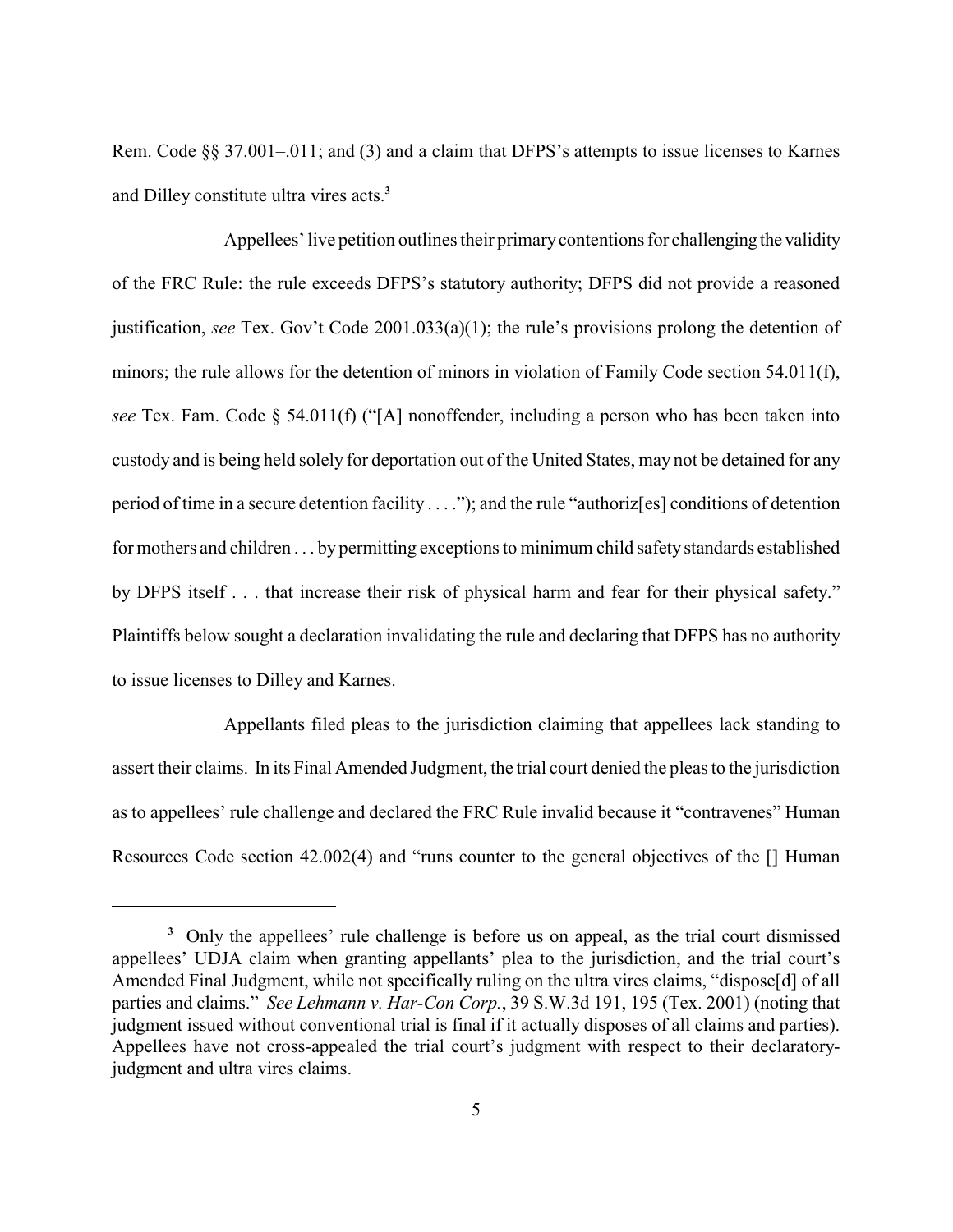Resources Code." The Final Amended Judgment also ordered DFPS and HHSC to "refrain from issuing licenses under the FRC Rule until the Court of Appeals issues a decision on appeal or further Order of the Court" but to "continue to investigate and report any allegations of abuse or neglect, standards deficiencies, or violation(s) of rule of law at Karnes and Dilley during the pendency of any appeal."

### **DISCUSSION**

Appellants contend that, before we address the merits of appellees' rule challenge, we must determine whether any of the appellees has standing. Because standing is a component of subject-matter jurisdiction, we agree that we must first consider the issue. *See Texas Ass'n of Bus. v. Texas Air Control Bd.*, 852 S.W.2d 440, 445–46 (Tex. 1993) (noting that appellate courts consider plaintiff's standing under same standard by which they review subject-matterjurisdiction generally, which requires plaintiff to allege facts that affirmatively demonstrate court's jurisdiction to hear cause). Standing requires "a concrete injury to the plaintiff and a real controversy between the parties that will be resolved by the court." *Heckman v. Williamson Cty.*, 369 S.W.3d 137, 154 (Tex. 2012); *see Texas Dep't of State Health Servs. v. Balquinta*, 429 S.W.3d 726, 739 (Tex. App.—Austin 2014, pet. dism'd).

To satisfy the supreme court's standing test, a plaintiff "must allege personal injury fairly traceable to the defendant's allegedly unlawful conduct and likely to be redressed by the requested relief." *Heckman*, 369 S.W.3d at 154 (quoting *Allen v. Wright*, 468 U.S. 737, 751 (1984)). The standing inquiry "begins with the plaintiff's alleged injury." *Id.* at 155. That is, the plaintiff must plead that she is *personally* injured, demonstrating facts that she, herself (rather than a third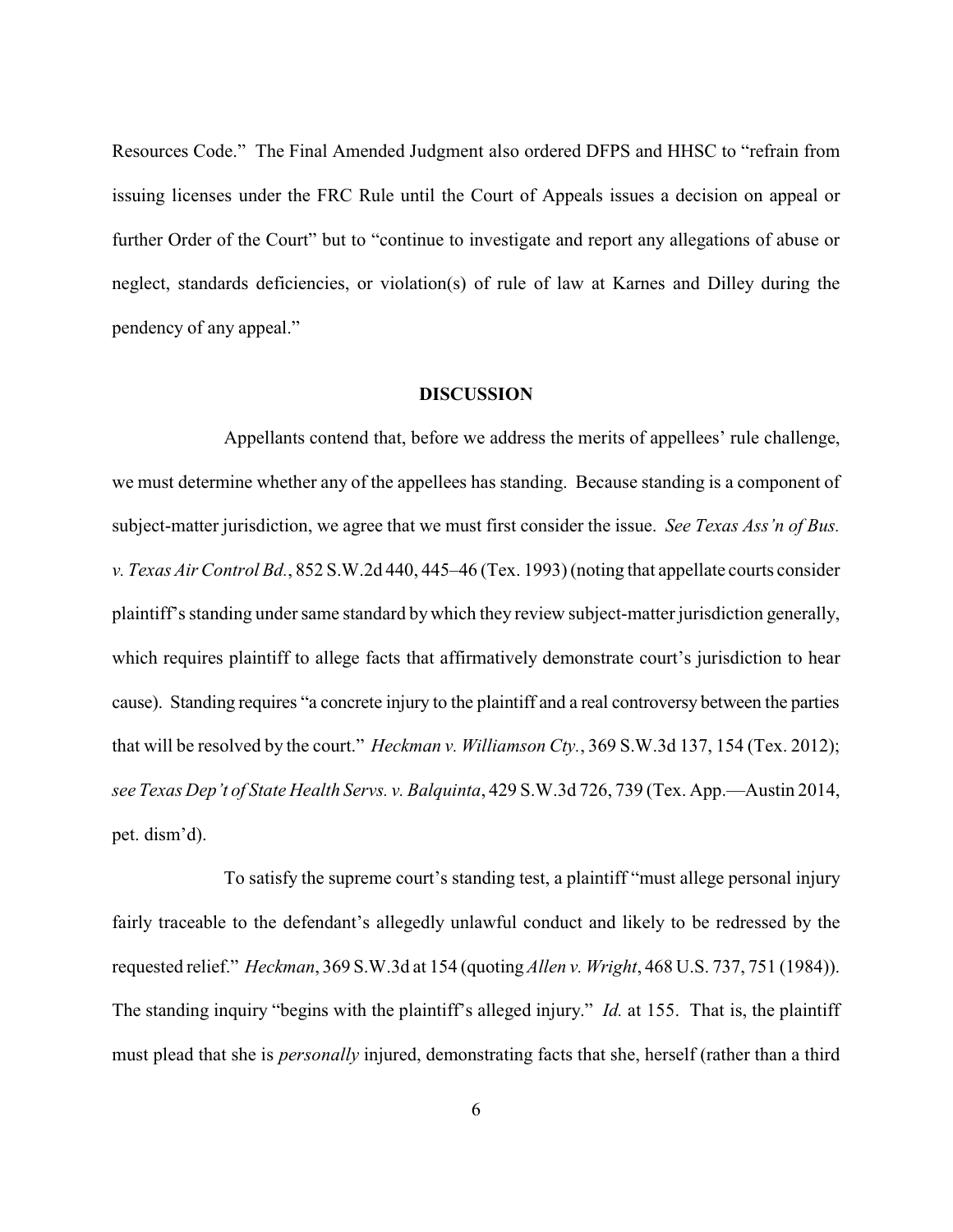party or the public at large) suffered the injury. *Id.* As for the injury itself, it "must be concrete and particularized, actual or imminent, not hypothetical." *Id.*(quoting *DaimlerChrysler Corp. v. Inman*, 252 S.W.3d 299, 304–05 (Tex. 2008)). Standing is determined at the time suit is filed in the trial court, and subsequent events do not deprive the court of subject-matter jurisdiction. *Texas Ass'n of Bus.*, 852 S.W.2d at 446 n.9. We review the denial of a plea to the jurisdiction de novo. *Texas Dep't of Parks & Wildlife v. Miranda*, 133 S.W.3d 217, 226 (Tex. 2004).

We now consider whether each appellee has standing—that is, whether each has a concrete and particularized injury fairly traceable to the FRC Rule that is likely to be redressed by the requested relief.

### *Whether Grassroots Leadership has standing*

Per the testimony of its Executive Director, Grassroots Leadership is a non-profit association focused on "advocating for policies that reduce reliance on incarceration and detention." Grassroots Leadership has alleged that it opposes the FRC Rule because it would allow Karnes and Dilley to detain children for longer periods of time under lower standards of care than are provided to children in all other Texas GROs and that the association has been forced to "divert resources to opposing the FRC Rule's adoption and the licensure of private prisons as childcare facilities."

An associational plaintiff can sue on behalf of its members, in which case it must demonstrate standing based on at least one freestanding claim by a member. *Texas Ass'n of Bus.*, 852 S.W.2d at 446–47. However, Grassroots Leadership has not asserted that it has any members and, therefore, cannot meet the requirements of the associational test for standing. *See id.* (adopting U.S. Supreme Court's associational-standing test requiring, relevantly, that association's members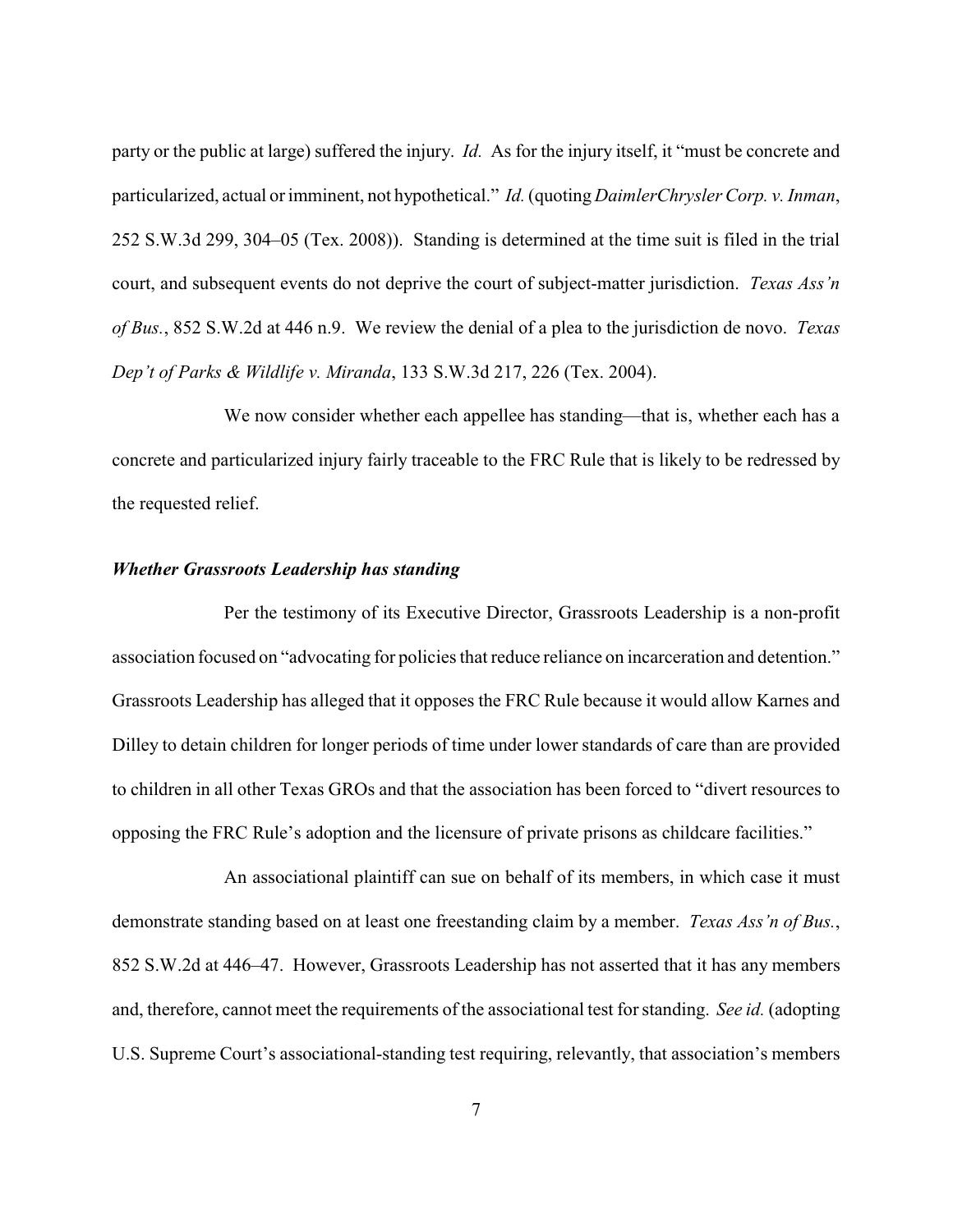would otherwise have standing to sue in their own right and citing *Hunt v. Washington State Apple Advert. Comm'n*, 432 U.S. 333, 343 (1977)); *see also Texas Soc'y of Prof'l Eng'rs v. Texas Bd. of Architectural Exam'rs*, No. 03-08-00288-CV, 2008 WL 4682446, at \*3–4 (Tex. App.—Austin Oct. 24, 2008, no pet.) (mem. op.) (declining to find standing where plaintiff association could not meet associational-standing test). Accordingly,GrassrootsLeadership isrequired to establish standing based on "concrete and particularized" injury to itself, as an entity. *See Heckman*, 369 S.W.3d at 155; *City of San Antonio v. Headwaters Coal., Inc.*, 381 S.W.3d 543, 549–50 (Tex. App.—San Antonio 2012, pet. denied) (concluding that nonprofit corporation that owned land immediately upstream from city's proposed drainage project had standing to bring injunction suit because it showed it would suffer particularized injury distinct from that suffered by general public).

Grassroots Leadership alleges that its injury here is that it was required to "divert volunteer and financial resources from its other work, including . . . starting visitation programs to detained migrants at immigration detention centers around Texas, an advocacy campaign to end the immigration detention bed quota, and producing a research report on federal-court prosecution of migrants at the border." In other words, Grassroots Leadership asserts that it spent money on its advocacy activities related to opposing the private detention facilities. However, these activities are not sufficient to meet the test for individualized standing, as the injury it claims to have suffered—the expenditure of advocacy resources—is too attenuated from any legally protected interest it could possibly have in the FRC Rule, not itself being subject to the rule or directly affected by its provisions. *See Brown v. Todd*, 53 S.W.3d 297, 305 (Tex. 2001) ("[b]y particularized, we mean that the injury must affect the plaintiff in a personal and individual way") (citing *Lujan v.*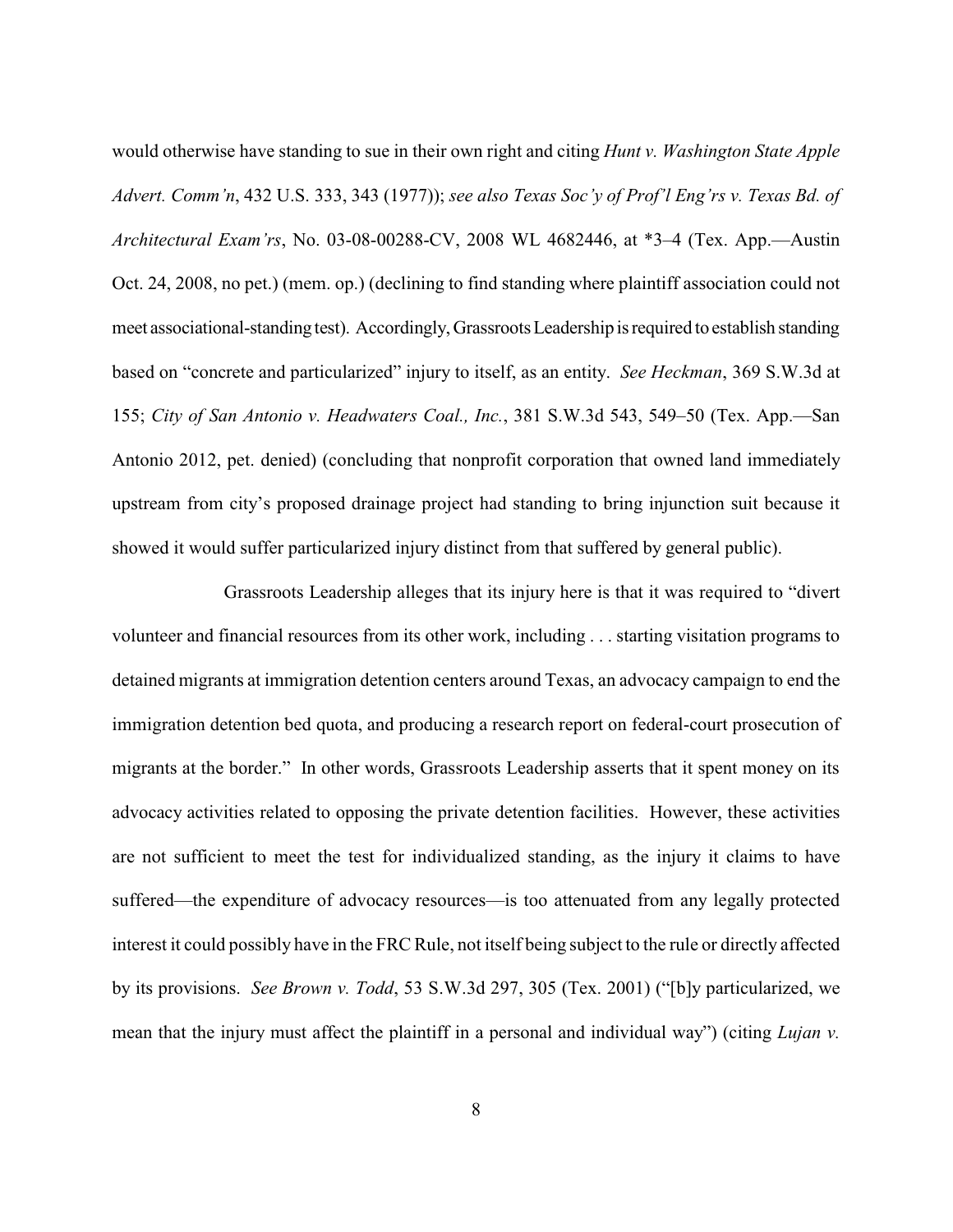*Defenders of Wildlife*, 504 U.S. 555, 560 & n.1 (1992)); *M.D. Anderson Cancer Ctr. v. Novak*, 52 S.W.3d 704, 707–08 (Tex. 2001) (plaintiff must be "personally aggrieved" to establish standing). Furthermore, Grassroots Leadership's choice to expend advocacy resources to challenge the FRC Rule and the detention centers generally—assuming that such "injury" were sufficiently concrete and particularized—cannot reasonably be considered "fairly traceable" to DFPS's or HHSC's conduct in promulgating or enforcing the rule.

While Grassroots Leadership cites *Havens Realty Corp. v. Coleman*, 455 U.S. 363, 378–79 (1982), for its contention that its advocacy expenditure creates standing, we note that the standing test outlined in *Havens* (requiring the plaintiff to have a "personal stake" in the outcome of the controversy, which was met by the organization's allegation that it was required to spend money to counteract governmental policy) applies specifically to claims brought under the federal Fair Housing Act. *See id.* at 378; *see also Midpeninsula Citizens for Fair Hous. v. Westwood Inv'rs*, **4** 221 Cal. App. 3d 1377, 1385 (Cal. Ct. App. 1990) (declining to expand *Havens* beyond Fair Housing Act damages claims because it did not address constitutional standing). This is not a Fair Housing

Grassroots Leadership also asserts that it has standing to redress the violation of its **<sup>4</sup>** "statutory rights" under the Administrative Procedure Act (APA) in that DFPS allegedly did not "seriously consider"Grassroots Leadership's objections and comments or give adequate justification for disregarding them when promulgating the final rule. *See* Tex. Gov't Code §§ 2001.029, .030; *Planned Parenthood v. Gee*, 862 F.3d 445, 455 (5th Cir. 2017) ("[V]iolation of a statutory right, even standing alone, may be sufficient to satisfy the injury requirement . . . ."). We reject this argument because the supreme court has held that the APA does not extend the scope of constitutional standing. *See Finance Comm'n v. Norwoood*, 418 S.W.3d 566, 582 n.83 (Tex. 2013) ("The [APA] does not purport to set a higher standard than that set by the general doctrine of standing, and it cannot be lower, since courts' constitutional jurisdiction cannot be enlarged by statute."). Morever, the case on which Grassroots Leadership relies speaks to the alleged deprivation of a "statutory right of entitlement" as the basis of standing, *see Gee*, 862 F.3d at 455; here, Grassroots Leadership has no statutory right under the APA that rises to the level of an entitlement.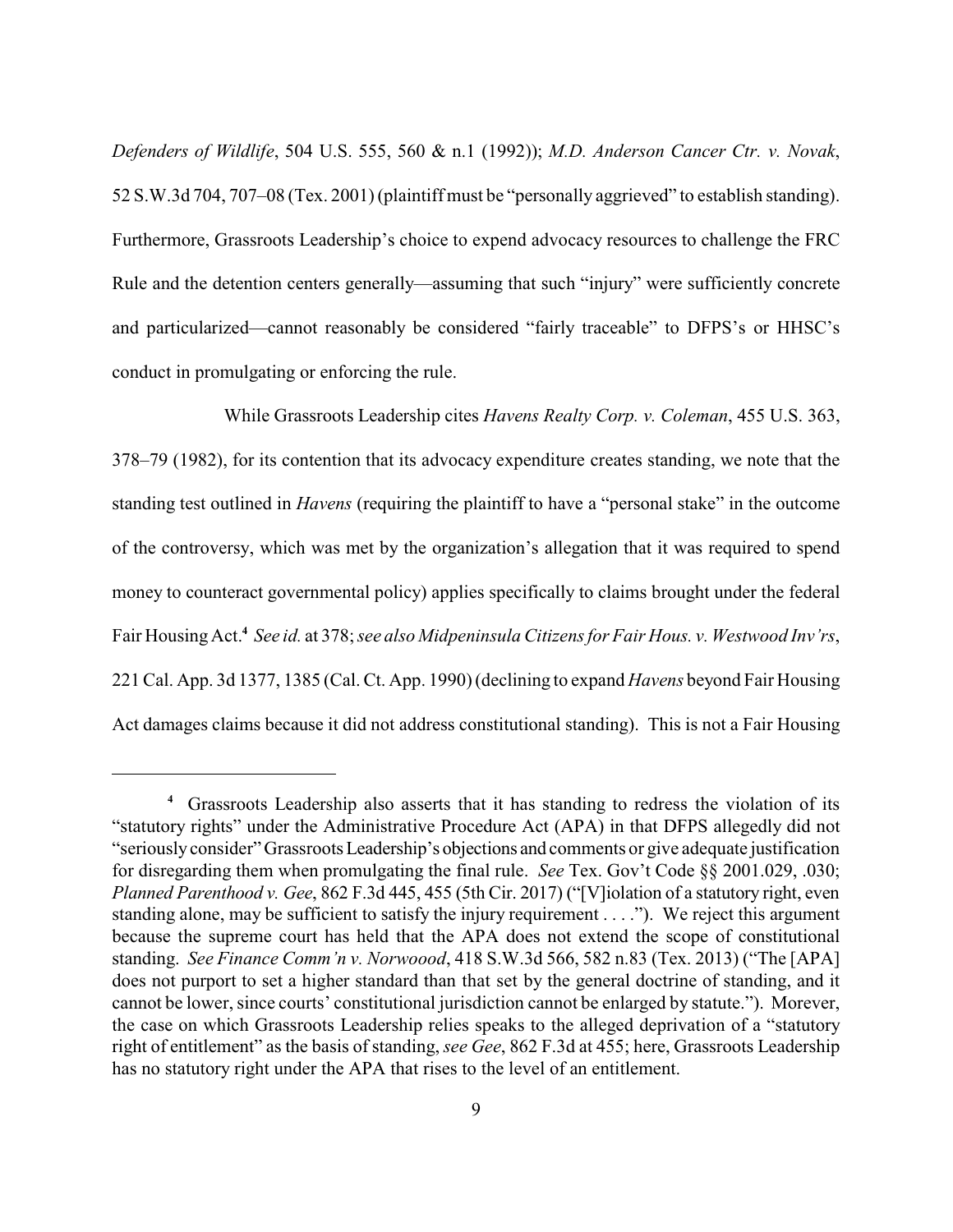Act case, and we decline to expand *Havens* beyond such claims. Therefore, plaintiffs must meet the particularized injury test adopted by the Texas Supreme Court and the United States Supreme Court since *Havens. See Brown*, 53 S.W.3d at 305. Because Grassroots Leadership has not pleaded a particularized injury, we conclude that it lacks standing to bring this rule challenge.

#### *Whether Valenzuela has standing*

Valenzuela operates a small day-care facility in El Paso and asserts standing based on "license disparagement," contending that the licensing of the FRCs as GROs will affect parents' perceptions of her day-care license, perhaps causing them to choose unlicensed child care based on their negative perceptions of the "jail-like" FRCs. *See Texas State Bd. of Podiatric Med. Exam'rs v.TexasOrthopaedic Ass'n*, No. 03-04-00253-CV, 2004 WL2556917, at \*1 n.3 (Tex. App.—Austin Nov. 12, 2004, no pet.) (mem. op.) (holding that association of orthopedists met injury prong of standing test to challenge rule granting podiatrists right to perform procedures that otherwise would be considered practice of medicine based on association's allegation that privilege of practicing medicine would be diminished because podiatrists are neither licensed nor trained to practice medicine); *see also Intercontinental Terminals Co. v. Vopak N. Am., Inc.*, 354 S.W.3d 887, 895 (Tex. App.—Houston [1st Dist.] 2011, no pet.) (in case where standing was not at issue, court concluded that where one business competitor alleged loss of reputation and goodwill as injury in dispute with another competitor about use of shared rail line, complaining competitor sufficiently alleged threatened injury to support temporary injunction).

However, the case on which Valenzuela relies does not support standing under her circumstances, as it involved the expansion of an exception to medical licensure, which would put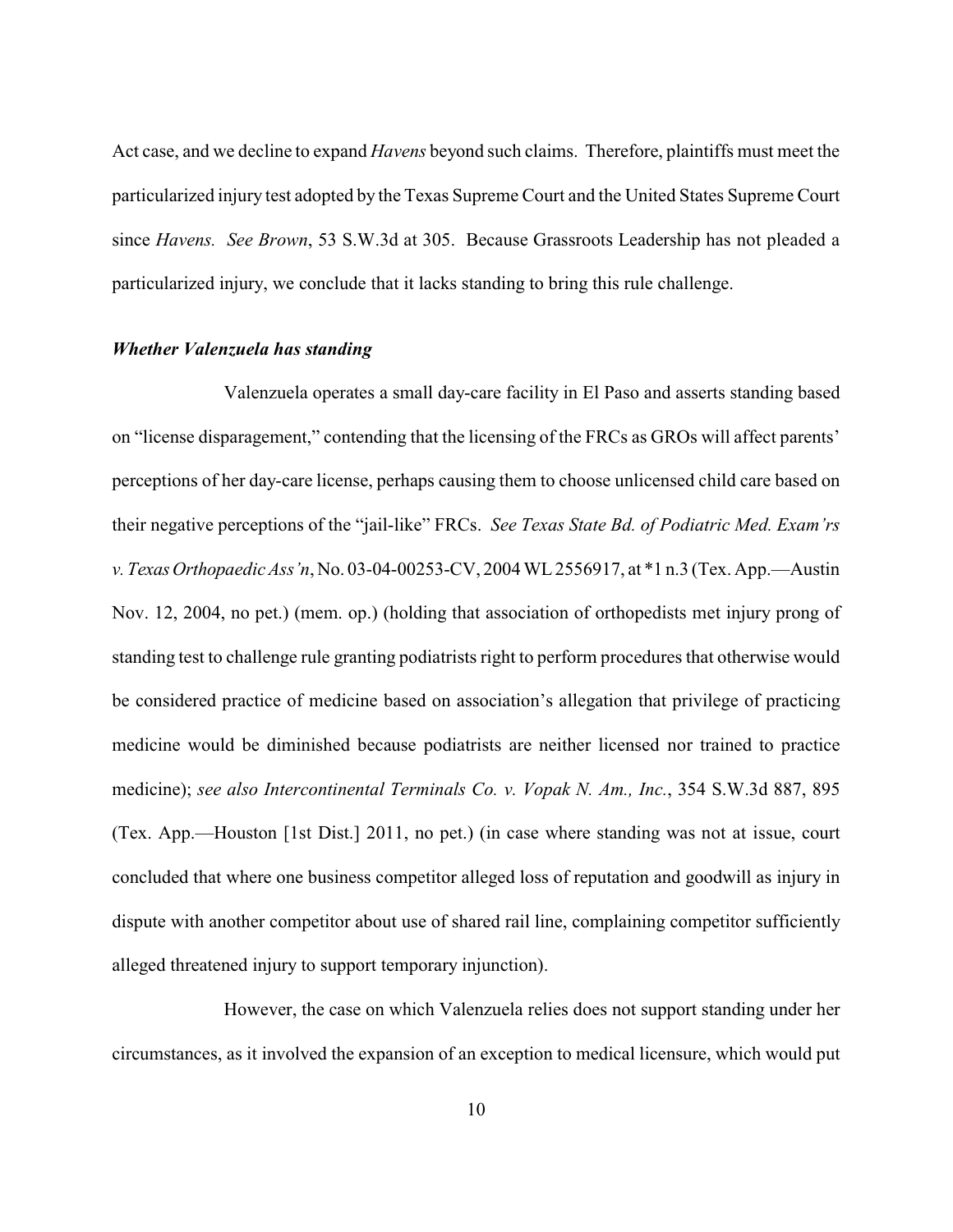a previous license holder (orthopedists) in direct economic competition with new license holders (podiatrists). *See Texas State Bd. of Podiatric Med. Exam'rs*, 2004 WL 2556917, at \*2. Here, Valenzuela holds a State license to operate a small day-care facility; Dilley and Karnes, located in south Texas over 500 miles away, are twenty-four-hour GROs each with hundreds of residents and subject to a completely different type of licensing. Dilley and Karnes are not and could not be in anydirect economic competition with Valenzuela's facility. Valenzuela has not pleaded that she has ever been personally detained at any FRC or that she operates one. Her speculative scenario about parents choosing unlicensed day care due to potentially negative perceptions of day-care licenses such as hers is far too attenuated and speculative to support standing requirements. Simply put, Valenzuela has not pleaded any concrete and particularized injury to herself or her day-care facility as a result of the FRCRule. *See Brown*, 53 S.W.3d at 305. Accordingly, we conclude that Valenzuela lacks standing to bring this rule challenge.

#### *Whether the detainees have standing*

The detainees, none of whom still reside in the detention centers,<sup>5</sup> assert standing based on alleged harm to their minor children, whom they claim will be detained for longer periods of time—which itself causes "grievous harm to children" e—and in "dangerous conditions" due to

Appellants also assert that the detainees' claims are moot based on the fact that none of **<sup>5</sup>** them reside any longer in the facilities at issue. Because mootness is a question separate from standing, *see, e.g.*, *Heckman v. Williamson Cty.*, 369 S.W.3d 137, 162 (Tex. 2012), we address the issue of the detainees' standing first and then, if necessary, appellants' mootness argument.

There was evidence adduced at the temporary-injunction hearing from appellees' expert **<sup>6</sup>** about the psychological effect of detention on children, specifically about how the negative effects—including stress, trauma, and hypervigilance—increase the longer the children remain in detention.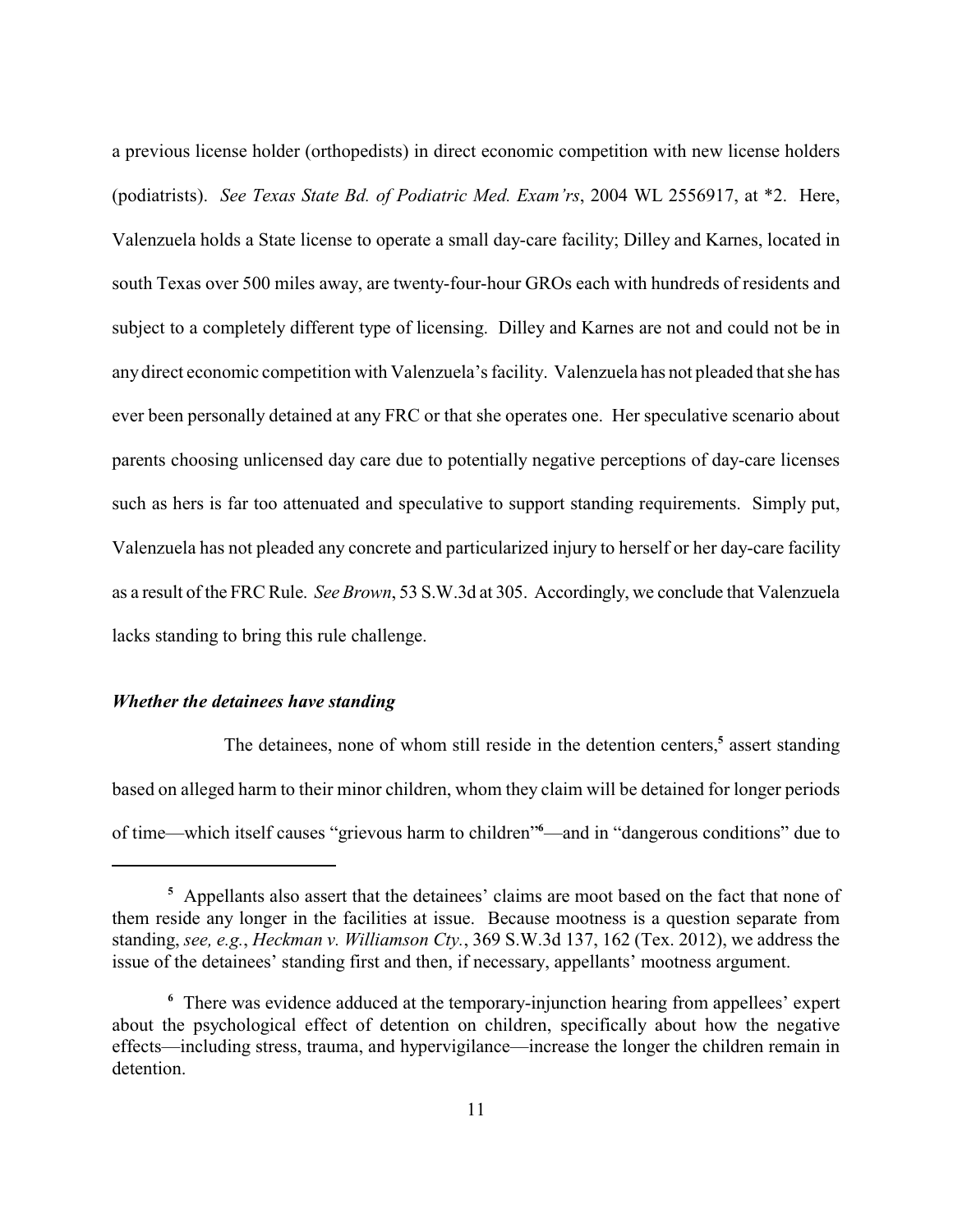the challenged rule's "bedroom-rule waivers" that allegedly "force children to sleep in the same bedroom as adult strangers, exposing them to invasion of privacy and risk of sexual assault." Essentially, the detainees' alleged injury is the harm that they contend will result from lengthier detention and the danger that the bedroom-rule waivers pose—they assert that these "risks to safety suffice to prove Detainee Plaintiffs' standing."<sup>7</sup> See Texas Ass'n of Bus., 852 S.W.2d at 447 (holding that "[a] substantial risk of injury is sufficient" to confer standing). They further contend that the fact the FRC Rule and licensing thereunder will also incrementally benefit them and their children in the form of more rigorous background checks and inspections of facilities does not obviate their standing because the standing test does not require a balancing between alleged harm and benefit; it requires only a showing of harm, even simply "an identifiable trifle." *See United States v. Students Challenging Regulatory Agency Procedures*, 412 U.S. 669, 689 n.14 (1973) (noting that "injury in fact" element of standing test "serves to distinguish a person with a direct stake in the outcome of a litigation—even though small—from a person with a mere interest in the problem"); *OCA-Greater Hous. v. Texas*, 867 F.3d 604, 612 (5th Cir. 2017) (holding that injury requirement of standing inquiry is "qualitative, not quantitative").

While the detainees concede that the *fact* of detention is traceable to the federal government and to ICE (and thus not redressable in this lawsuit against appellants), they maintain

<sup>&</sup>lt;sup>7</sup> The FRC Rule provides that FRCs must comply with the same "minimum standards" applicable to GROs generally, except that FRCs need not comply with the following minimum standards: (1) the maximum of four occupants per bedroom, (2) the prohibition against a child sharing a bedroom with an adult *if the bedroom is being shared in order to allow a child to remain with the child's parent or other family member*, and (3) the prohibition against children of opposite genders sharing a bedroom as long as the children are members of the same family and under the age of six. *See* 26 Tex. Admin. Code § 748.7(c).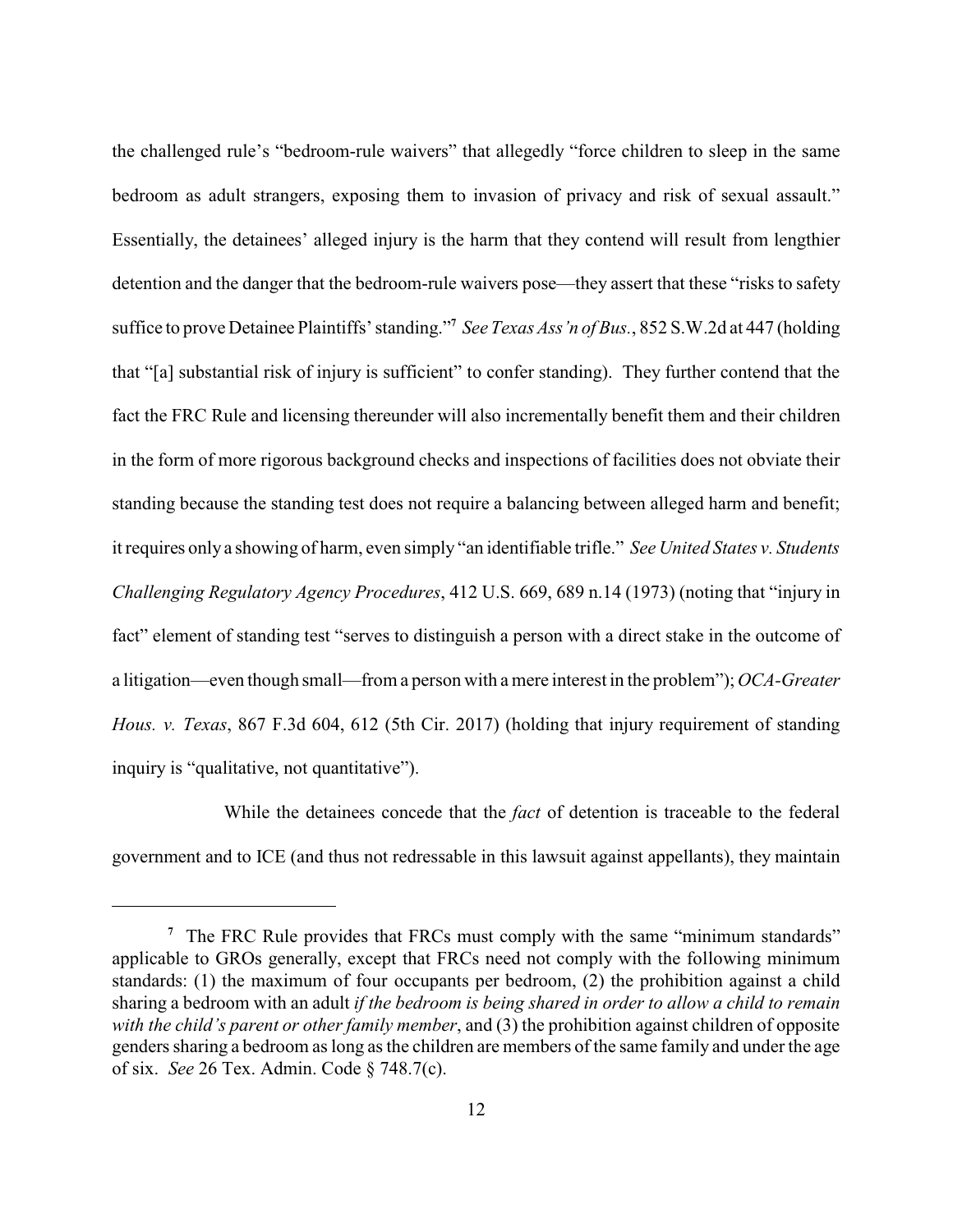that the *length* and *conditions* of detention—which the detainees explicitly challenge—are traceable to the State, which has the authority to issue the FRC licenses and waive the GRO minimum standards, as alleged here. As to the conditions of detention—the alleged danger from "forcing children to share bedrooms with adult strangers"—appellees contend in their brief that the FRC Rule's waiver of bedroom minimum requirements "allows any adult—even a stranger—to sleep in the same bedroom with an unrelated child." Appellees cite to testimony in the record from detainees who claim to have had to share a bedroom with their children in addition to other, unrelated adults at Dilley and Karnes. They also cite to testimony of a twelve-year-old girl who was allegedly groped by an unrelated female adult detainee with whom she was sharing a bedroom.

However, a review of the text of the challenged rule belies appellees' contention that the rule "allows children to share bedrooms with unrelated adults." To the contrary, the FRC Rule explicitly forbids adults to share a bedroom with unrelated children: "A family residential center is not required to comply with all terms of the following Minimum Standards: . . . the limitation on a child sharing a bedroom with an adult in § 748.3361 of this title (relating to May a child in care share a bedroom with an adult?), *if the bedroom is being shared in order to allow a child to remain with the child's parent or other family member*." 26 Tex. Admin. Code § 748.7(c)(2) (emphasis added). That is, the FRC Rule allows for a minor to share a bedroom with the child's parent or adult family member; on its face, it does not allow a minor to share a bedroom with an *unrelated* adult. Simply put, the FRC Rule does not allow for the alleged harmful conditions about which appellees complain and, therefore, appellees have not asserted an injury that is fairly traceable to the FRC Rule's bedroom-rule waiver that is sufficient to confer standing.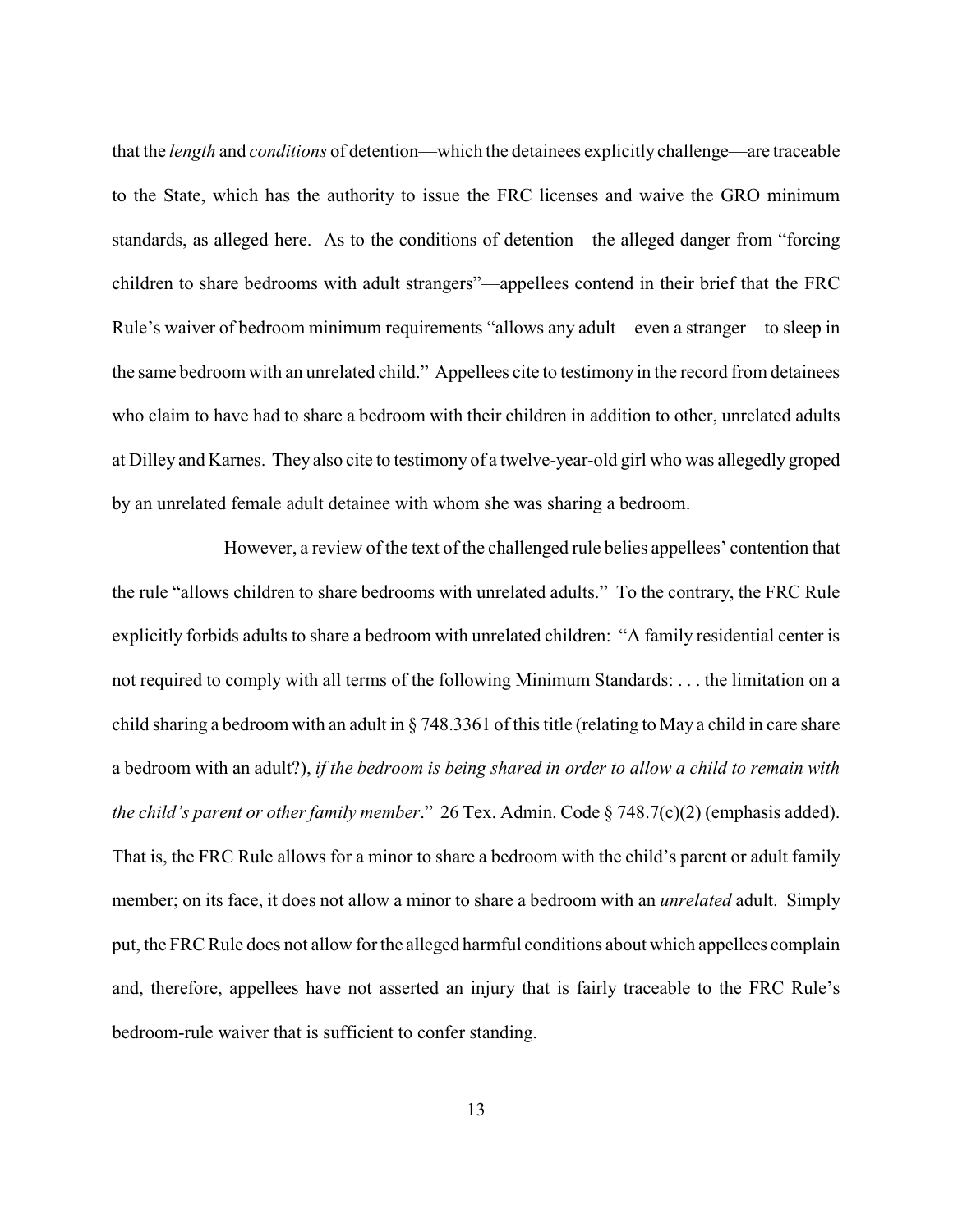We further conclude that the length a child is detained—and the alleged harm resulting from longer detention periods allegedly made possible by licensure of the FRCs—is not fairlytraceable to the FRC Rule and appellants. Rather, the length of detention is traceable to federal immigration policyand the *Flores* Settlement Agreement'srequirement that state facilities detaining minors be licensed. The FRC Rule and DFPS's promulgation thereof are not what permits the allegedly longer detention periods about which appellees complain; rather, the length of detention is determined by ICE policy and is solely within ICE's discretion. *See Southwest Pharmacy Sols., Inc. v. Texas Health &Human Servs. Comm'n*, 408 S.W.3d 549, 565 (Tex. App.—Austin 2013, pet. denied) (concluding that economic losses alleged by plaintiff resulted from legislative changes to Medicaid program, not from properlyimplemented rules effecting those changes). Length of detention is solely the province of ICE; implementation of the FRC Rule cannot determine how long detainees are detained.

Appellees' alleged injury of lengthier detention caused by the FRC Rule is also too speculative to meet the concrete-injury requirement of the standing analysis. *See DaimlerChrysler* **<sup>8</sup>** *Corp.*, 252 S.W.3d at 307 ("[I]f injury is only hypothetical, there is no real controversy."). It is ICE that determines where detainees will be detained, not the FRC Rule or the State; were Dilley and Karnes not licensed, we cannot predict whether the detainees would be detained in a facility licensed by another state, whether they would be detained in unlicensed facilities, or whether they would be released. We conclude that the detainees' alleged injury in the form of possible prolonged detention

Moreover, appellees conceded in their motion for summary judgment that the average **8** length of stay at Karnes has actually decreased since the facility became licensed under the FRC Rule.